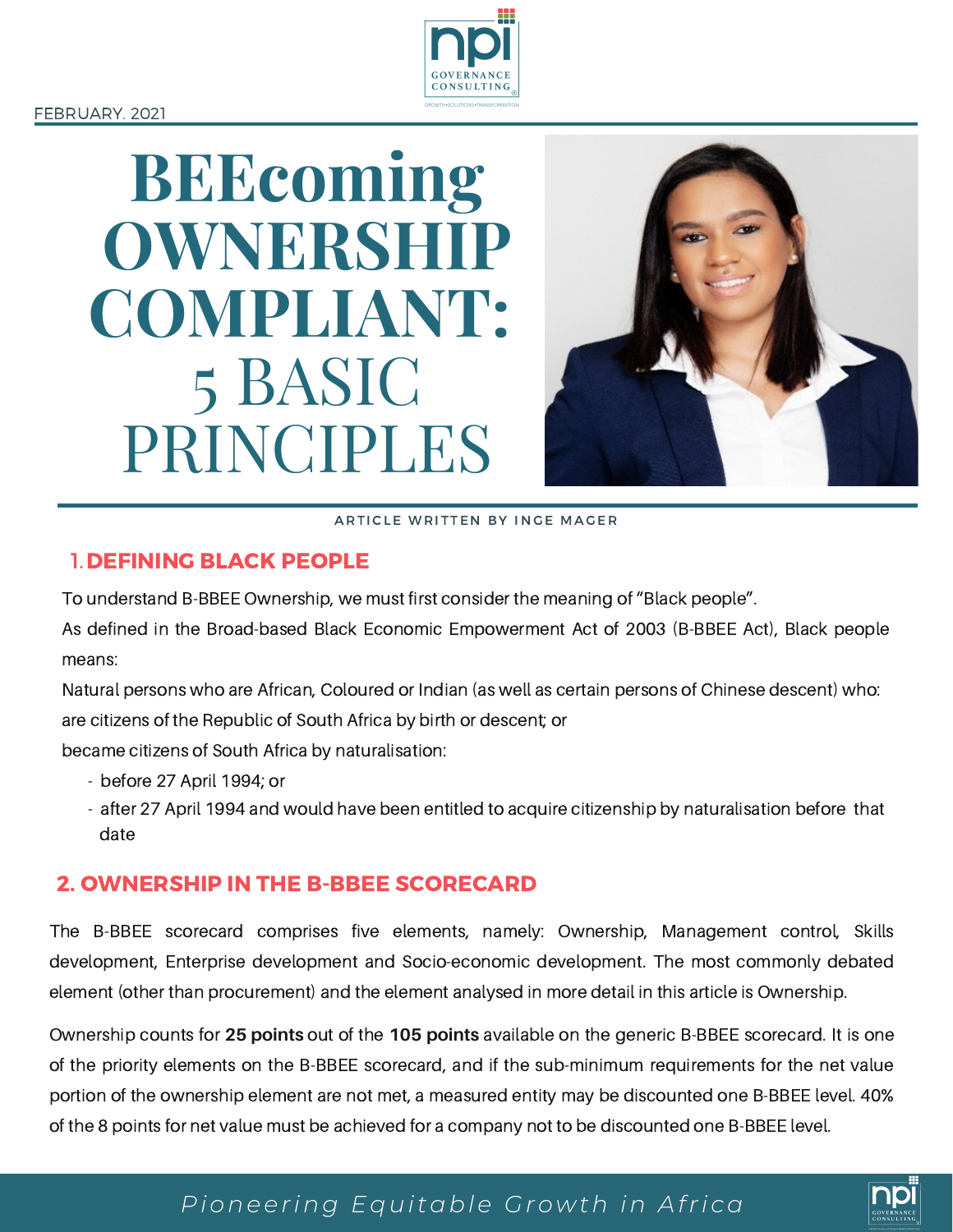| <b>INDICATOR</b>                    | <b>DESCRIPTION</b>                                                                                                                                        | <b>WEIGHING</b><br><b>POINTS</b>          | <b>COMPLIANCE</b><br><b>TARGET</b> |
|-------------------------------------|-----------------------------------------------------------------------------------------------------------------------------------------------------------|-------------------------------------------|------------------------------------|
| <b>VOTING RIGHTS</b>                | <b>Voting for Black People</b>                                                                                                                            | $\overline{4}$<br>$\overline{2}$          | 25% + 1 VOTE<br>10%                |
| <b>ECONOMIC</b><br><b>RIGHTS</b>    | <b>Voting for Black Women</b><br><b>Economic Interest to Black People</b><br><b>Economic Interest to Black Women</b>                                      | $\overline{\mathbf{4}}$<br>$\overline{2}$ | 25%<br>10%                         |
|                                     | <b>Black Designated Groups</b><br><b>Black People in ESOP</b><br><b>Black People in Broad-Based Schemes</b><br><b>Black participants in Co-operatives</b> | 3                                         | 3%                                 |
|                                     | <b>New "Black" Entrants</b>                                                                                                                               | $\overline{2}$                            | 2%                                 |
| <b>REALISATION</b><br><b>POINTS</b> | <b>Net Value*</b>                                                                                                                                         | 8                                         |                                    |
| <b>TOTAL</b>                        |                                                                                                                                                           | 25                                        |                                    |

## 3. OWNERSHIP AS AN ELEMENT

Ownership is a crucial element that must be considered with a holistic scorecard. It is not a compulsory element; therefore, a company failing to implement Ownership will not score points for Ownership on their B-BBEE scorecard. In addition, an entity will have its B-BBEE level discounted, as it does not meet the subminimum targets for net value. However, the entity may be ineligible for certain licenses and contracts if it does not satisfy the criteria to apply for such licenses or tender for contracts.

## 4. PRINCIPLES OF OWNERSHIP

Ownership is achieved through three sub-elements for recognition, namely:

- **Exercisable voting rights** Voting rights measures the percentage of votes held in a company by 1. Black people at a shareholders meeting;
- **Economic interest** Is the rights of a shareholder to receive a return similar to dividends in the B-BBEE 2. Codes. In the Mining Charter, Economic Interest means the right of a shareholder to receive a return similar to dividends and to receive capital value;

# *Pioneering Equitable Growth in Afri ca*